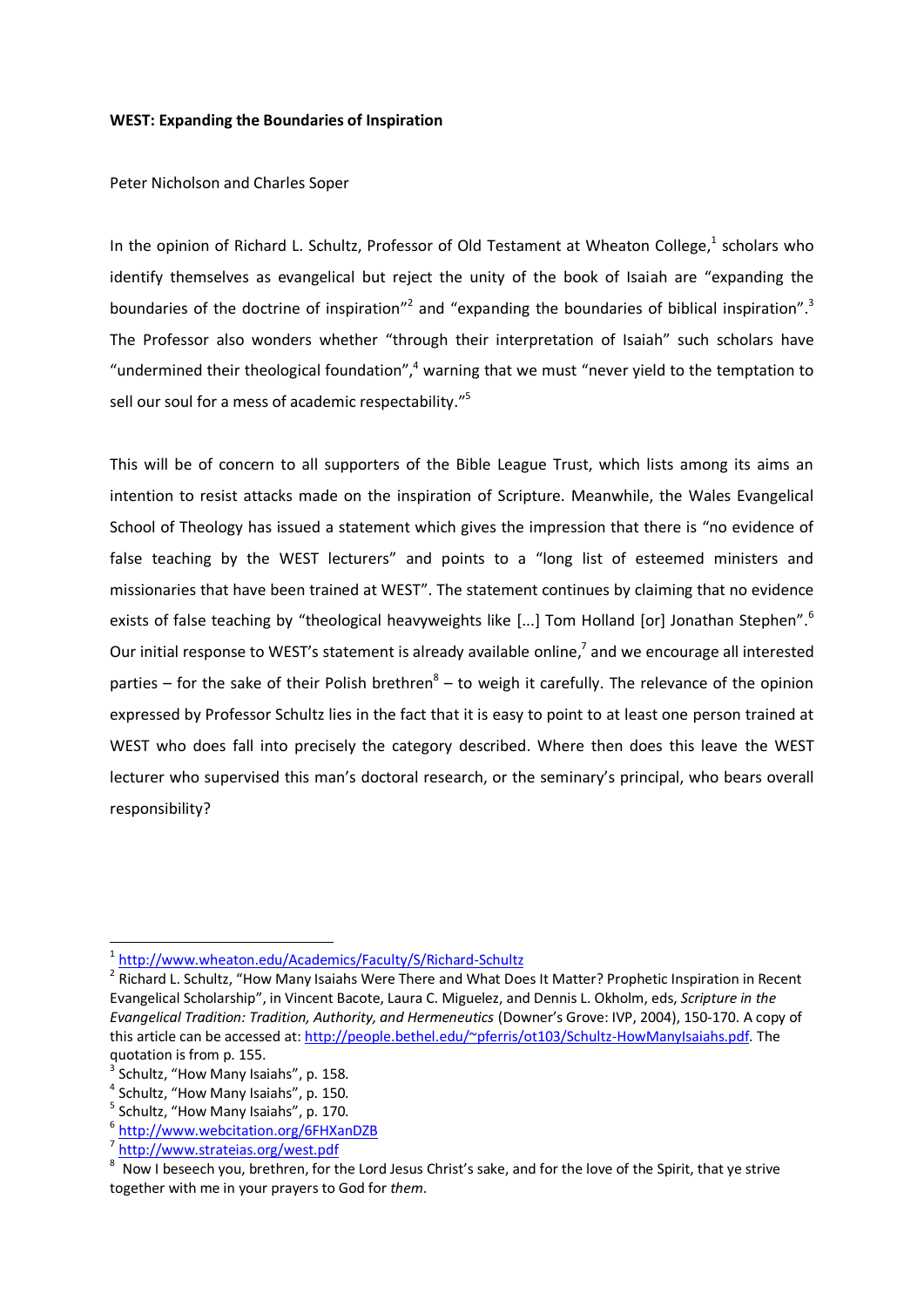In a list of WEST graduates whose research we are given to understand is "capable of edifying the church worldwide" and was conducted with the help of a "suitable supervisory team",<sup>9</sup> WEST includes the published version of a doctoral dissertation which analyses the motif of exile in the Old Testament.<sup>10</sup> In this dissertation, Piotr Lorek, the author, works on the assumption that what critical scholars call the Deuteronomic History (Deuteronomy-2 Kings) is "a literary entity and unity" which "was all written at the same time, after the fall of Jerusalem." $^{11}$  Adoption of this critical view with its terminology is fundamental to the author's treatment of the motif of exile, because this section of the Bible is then held to contain literary reflection which took place after the Babylonian exile began. It also means that speeches attributed, for example, to Moses, Joshua, Samuel and Solomon are "not merely the work of an editor but of an author" and were "written with a purpose".<sup>12</sup>

The dissertation's author goes on to make abundantly clear his rejection of the unity of Isaiah, making several references to "Second Isaiah" and "Deutero Isaiah", significantly defining "Second Isaiah" as "Isa 40-55".<sup>13</sup> Since Second Isaiah purportedly ends at chapter 55, this suggests the existence of what critics call Third Isaiah. This innovative fantasy was pioneered amongst others by Bernhard Duhm, who also considered Isaiah 53 to be part of an old song about a leprous rabbi.<sup>14</sup> That Dr Lorek does indeed believe Isaiah 56-66 to be the work of at least one further writer is seen from his approving dependence on the term "Trito Isaiah" in another study he published the same year.<sup>15</sup> Assuming the disunity of Isaiah may have the convenient effect for a doctoral candidate of furnishing additional sources of exilic and post-exilic literary reinterpretation of the motif of exile, but it also creates a number of well-known conflicts with a position of Biblical inerrancy. Young explains why this spurious fable of multiple authorship, for which the evidence is negligible, boils down to challenging "the authority of the New Testament" and making "mince meat of the Old Testament

1

<sup>9</sup> <http://www.webcitation.org/6FHf0ZLPr>

<sup>10</sup> Piotr Lorek, *The Motif of Exile in the Hebrew Bible: An Analysis of a Basic Literary and Theological Pattern* (Wroclaw: Ewangelikalna Wyższa Szkoła Teologiczna, 2006). Scans of the relevant pages of this dissertation may be accessed at[: http://www.strateias.org/PLphd.pdf.](http://www.strateias.org/PLphd.pdf)

<sup>11</sup> Lorek, *Motif*, pp. 30, 31.

<sup>12</sup> Lorek, *Motif*, pp. 32, 30.

<sup>13</sup> Lorek, *Motif*, p. 118.

<sup>14</sup> See Edward J. Young, "The Authorship of Isaiah", *Themelios* 4.3, 11-16 (1967). A copy of this article can be accessed at[: http://www.theologicalstudies.org.uk/pdf/ifes/4-3\\_young.pdf.](http://www.theologicalstudies.org.uk/pdf/ifes/4-3_young.pdf) Duhm is discussed on pp. 11-12. See also the reference to: Bernhard Duhm, *Das Buch Jesaia übersetzt und erklärt* (*The Book of Isaiah Translated and Explained*), 1892 (4th ed., Göttingen: Vandehoeck & Ruprecht, 1922) in Richard E. Averbeck, "Christian Interpretations of Isaiah 53", in Darrell L. Bock and Mitch Glaser, eds, *The Gospel According to Isaiah 53: Encountering the Suffering Servant* (Grand Rapids: Kregel, 2012), 33-60. The reference to Duhm is found on p. 54, and can be viewed online at[: http://tinyurl.com/cyv2nf3.](http://tinyurl.com/cyv2nf3)

<sup>15</sup> Piotr Lorek, "Ewangelia Izajasza w Liście do Rzymian", *Studia Teologiczno-Historyczne Śląska Opolskiego*, 26, 181-190 (2006). The reference to Trito Isaiah is on p. 183.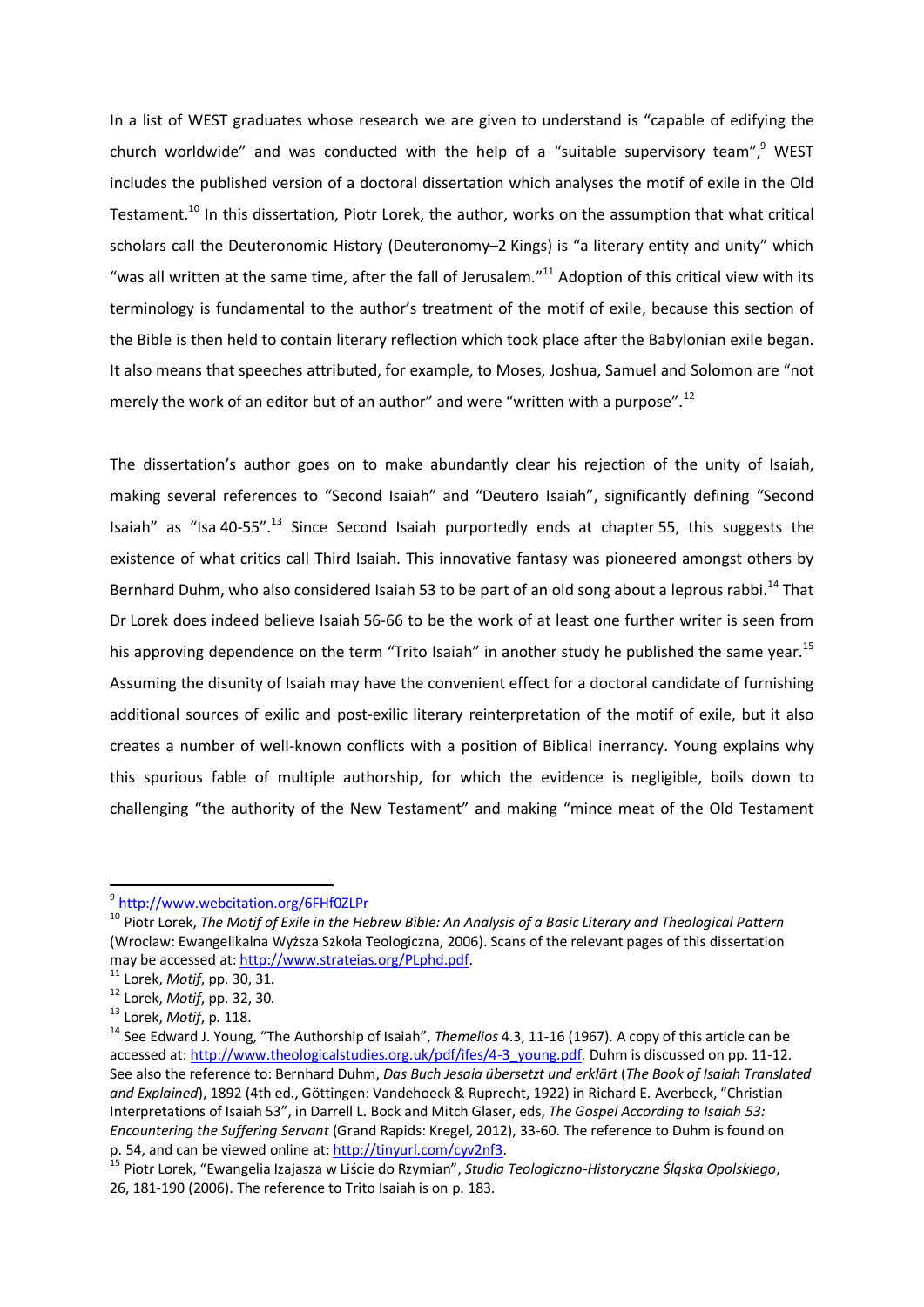prophecies".<sup>16</sup> The critical view is predicated on the assumption that passages which warn about future judgement and exile must have been written *after* the event they are depicted as foreseeing, implying a rejection of Divine inspiration, an infidelity that WEST's student has embraced. From whom did he learn this error?

In similar fashion, the dissertation assumes a post-exilic date for the books of Obadiah and Joel.<sup>17</sup> It also rejects the unity of the book of Zechariah, referring approvingly to "First and Second Zechariah",<sup>18</sup> while the book of Daniel is treated as a book written by "the author of Daniel" in "the widely accepted dating" of the "middle of the 1st century BCE", "the story of Daniel" being "selected or composed to communicate figuratively the hero's own historical situation in the period of Greek rule over Palestine."<sup>19</sup>

Worst of all is what we learn from the dissertation's acknowledgements page. We discover, for example, that the research was carried out at WEST, Tyndale House and the Evangelical School of Theology in Wrocław, Poland. We learn, too, that it was Blythswood Care (Scotland) which provided "generous financial support" for the research. And we also see that the author records his primary thanks, for "stimulation, expertise and help", to one of the "theological heavyweights" referred to by WEST in its statement, "Dr Thomas S. Holland".<sup>20</sup>

One is reminded of the message of books such as Harold Lindsell's *The Battle for the Bible* (1976) and *The Bible in the Balance* (1979), the findings of George Marsden's *Reforming Fundamentalism: Fuller Seminary and the New Evangelicalism* (1987) and the lessons drawn by Iain Murray in his chapter on "intellectual respectability" and Scripture in *Evangelicalism Divided* (2000). One is also reminded of the opinions on the subject expressed on many occasions by Martyn Lloyd-Jones, who said "I tremble to think of the position" of men who use the premises of higher criticism to undermine the Word of God.<sup>21</sup> One is reminded, too, of the warning sounded by no less a figure than E. J. Poole-Connor in his seminal book *The Apostasy of English Nonconformity*. A man not afraid to name names, his devastating analysis of the leading Nonconformist theologians and theological colleges of the day is

**.** 

 $16$  Young, "The Authorship of Isaiah", pp. 15, 12.

<sup>17</sup> Lorek, *Motif*, p. 148.

<sup>18</sup> Lorek, *Motif*, p. 147.

<sup>19</sup> Lorek, *Motif*, p. 140.

<sup>20</sup> Lorek, *Motif*, p. 6.

<sup>&</sup>lt;sup>21</sup> D. Martyn Lloyd-Jones, *The Righteous Judgement of God* (Edinburgh: The Banner of Truth Trust, 1989), pp. 171-172.